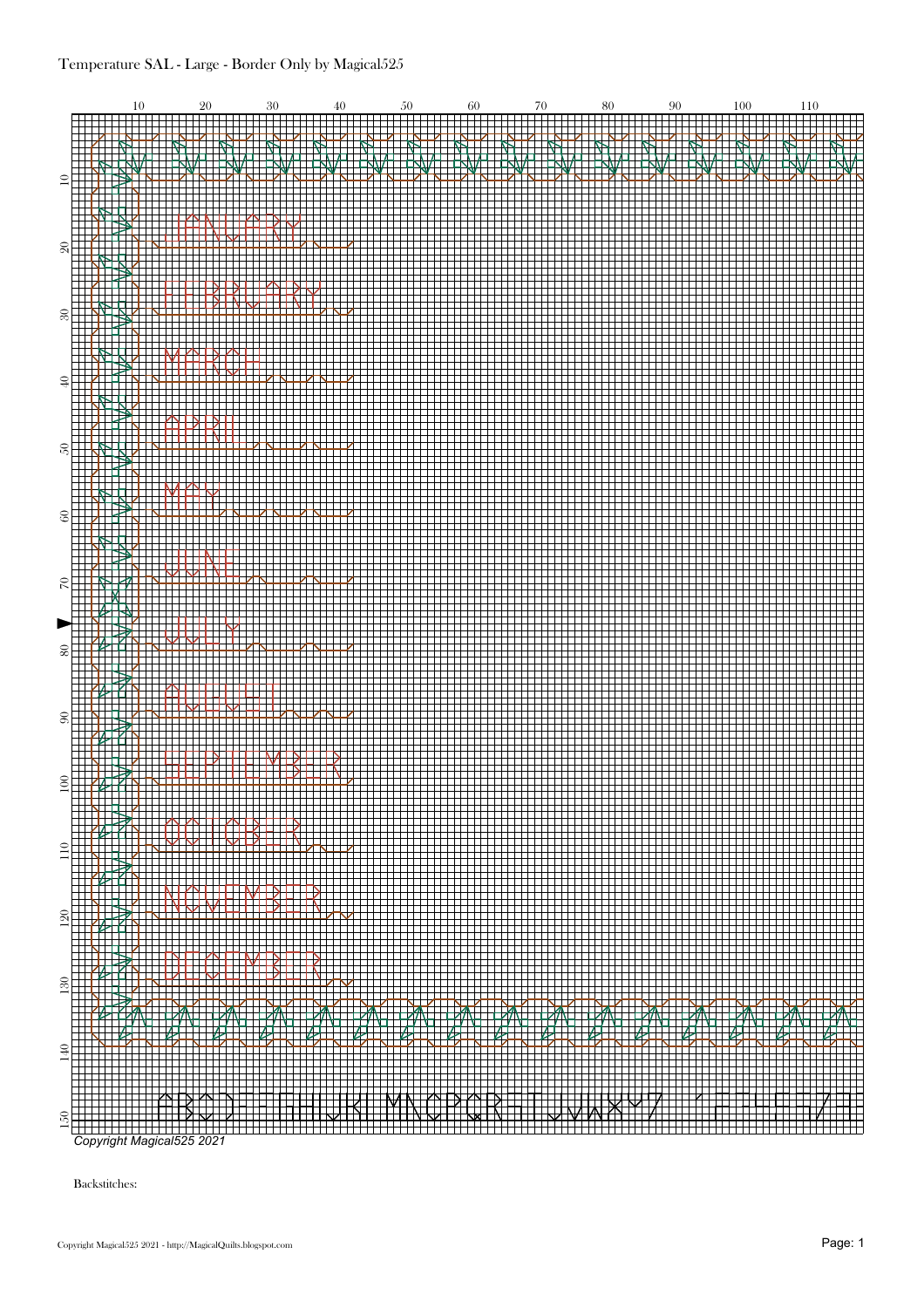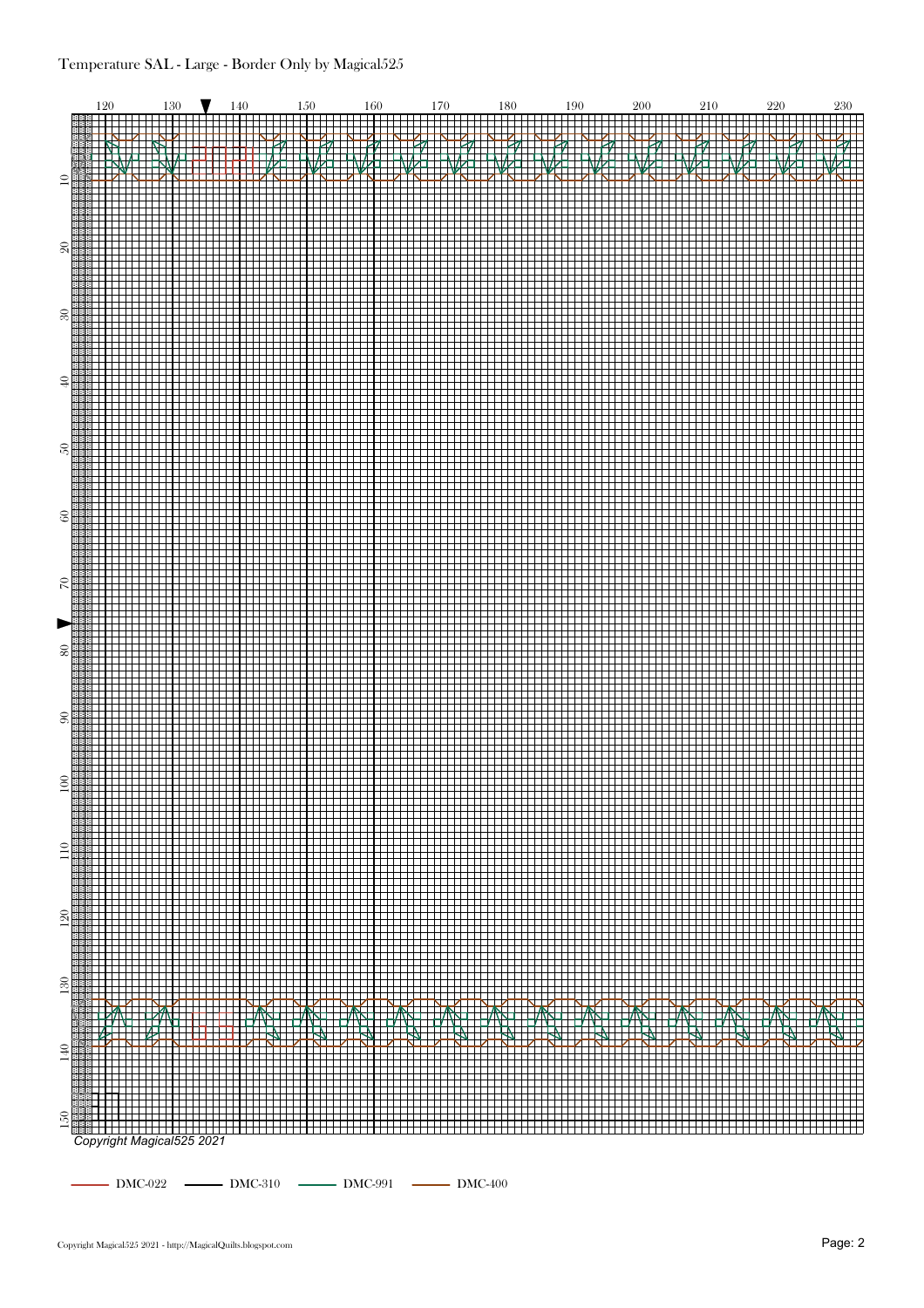## Temperature SAL - Large - Border Only by Magical525